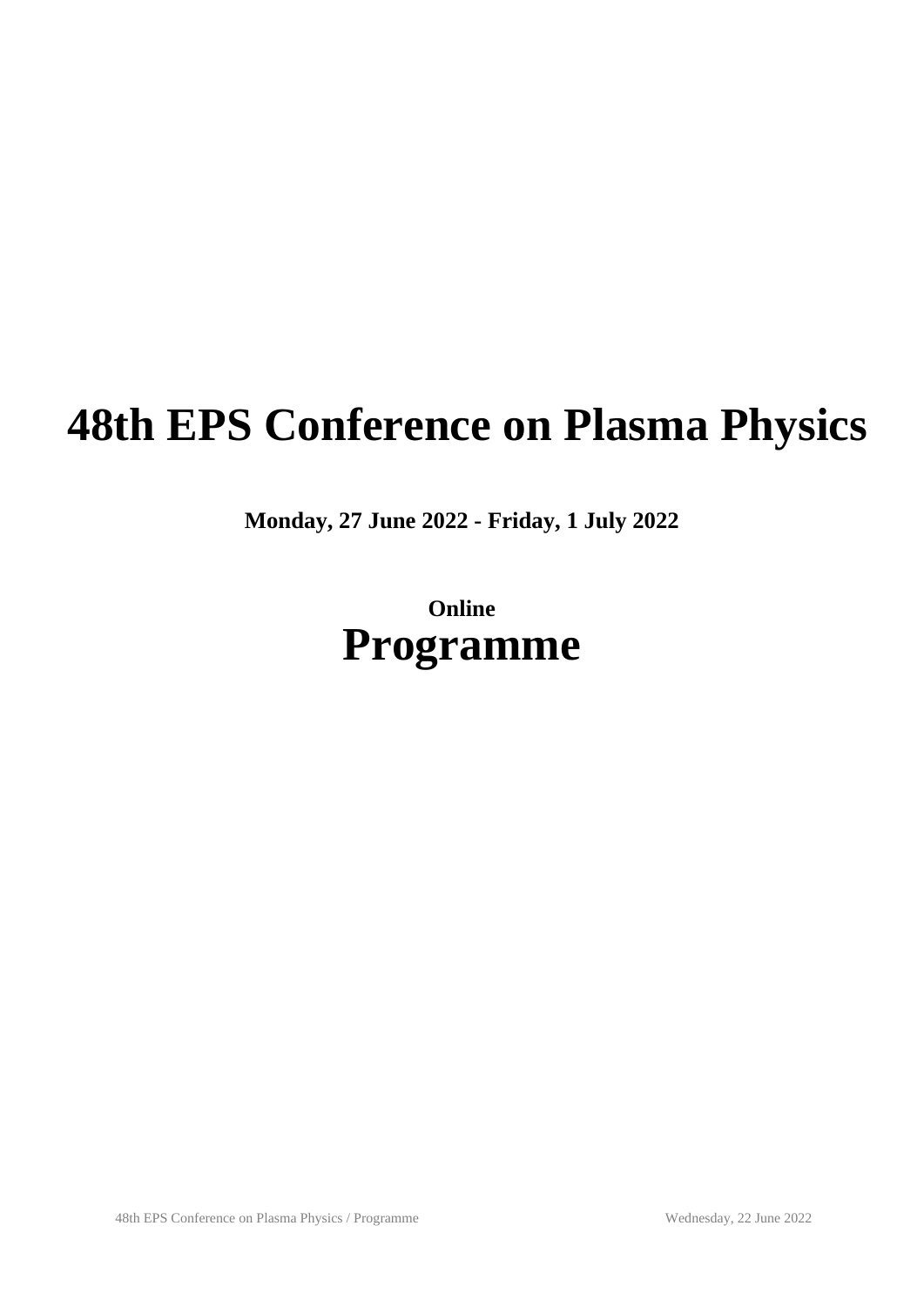# Table of contents

| Mon - Plenary Session (1) Contain the Contract of Container and Contain the Contract of Containing Containing t |  |
|-----------------------------------------------------------------------------------------------------------------|--|
|                                                                                                                 |  |
|                                                                                                                 |  |
|                                                                                                                 |  |
|                                                                                                                 |  |
|                                                                                                                 |  |
|                                                                                                                 |  |
|                                                                                                                 |  |
|                                                                                                                 |  |
|                                                                                                                 |  |
|                                                                                                                 |  |
|                                                                                                                 |  |
|                                                                                                                 |  |
|                                                                                                                 |  |
|                                                                                                                 |  |
|                                                                                                                 |  |
|                                                                                                                 |  |
|                                                                                                                 |  |
| Coffee                                                                                                          |  |
| Tue - JS 2 - BSAP/MCF (Waves)                                                                                   |  |
|                                                                                                                 |  |
|                                                                                                                 |  |
|                                                                                                                 |  |
|                                                                                                                 |  |
|                                                                                                                 |  |
|                                                                                                                 |  |
|                                                                                                                 |  |
|                                                                                                                 |  |
|                                                                                                                 |  |
|                                                                                                                 |  |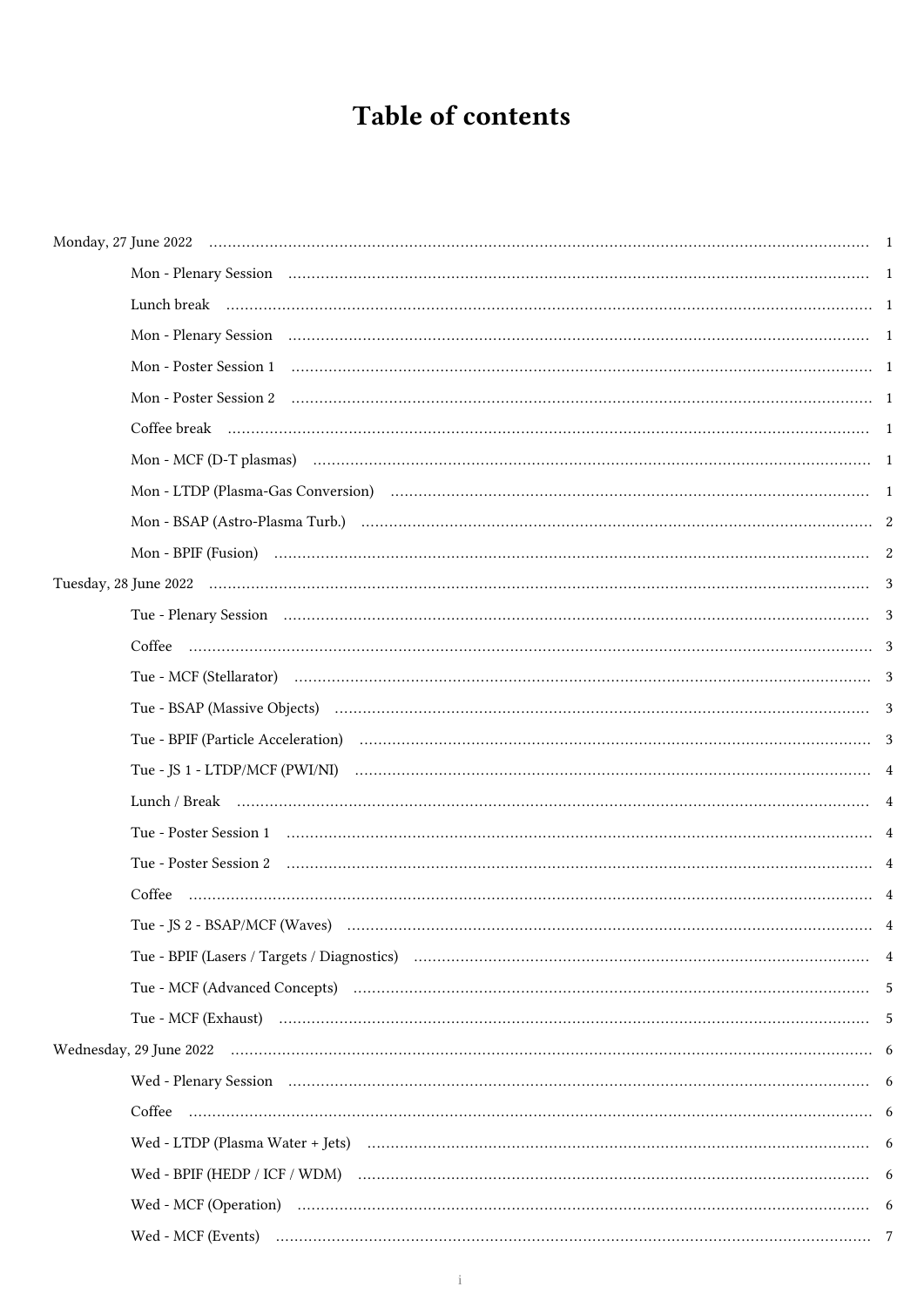| Fri - Plenary Session (120) (200) (200) (200) (200) (200) (200) (200) (200) (200) (200) (200) (200) (200) (200) (200) (200) (200) (200) (200) (200) (200) (200) (200) (200) (200) (200) (200) (200) (200) (200) (200) (200) (2 |    |
|--------------------------------------------------------------------------------------------------------------------------------------------------------------------------------------------------------------------------------|----|
|                                                                                                                                                                                                                                |    |
| Fri - LTDP (Complex Plasmas)                                                                                                                                                                                                   | 12 |
| Fri - BSAP (Lab Plasma-Astro) (120) (2003) (2004) (2013) (2014) (2014) (2018) (2018) (2018) (2018) (2018) (2019) (2019) (2019) (2019) (2019) (2019) (2019) (2019) (2019) (2019) (2019) (2019) (2019) (2019) (2019) (2019) (201 |    |
|                                                                                                                                                                                                                                |    |
|                                                                                                                                                                                                                                |    |
|                                                                                                                                                                                                                                |    |
|                                                                                                                                                                                                                                |    |
|                                                                                                                                                                                                                                |    |
|                                                                                                                                                                                                                                |    |
|                                                                                                                                                                                                                                |    |
|                                                                                                                                                                                                                                |    |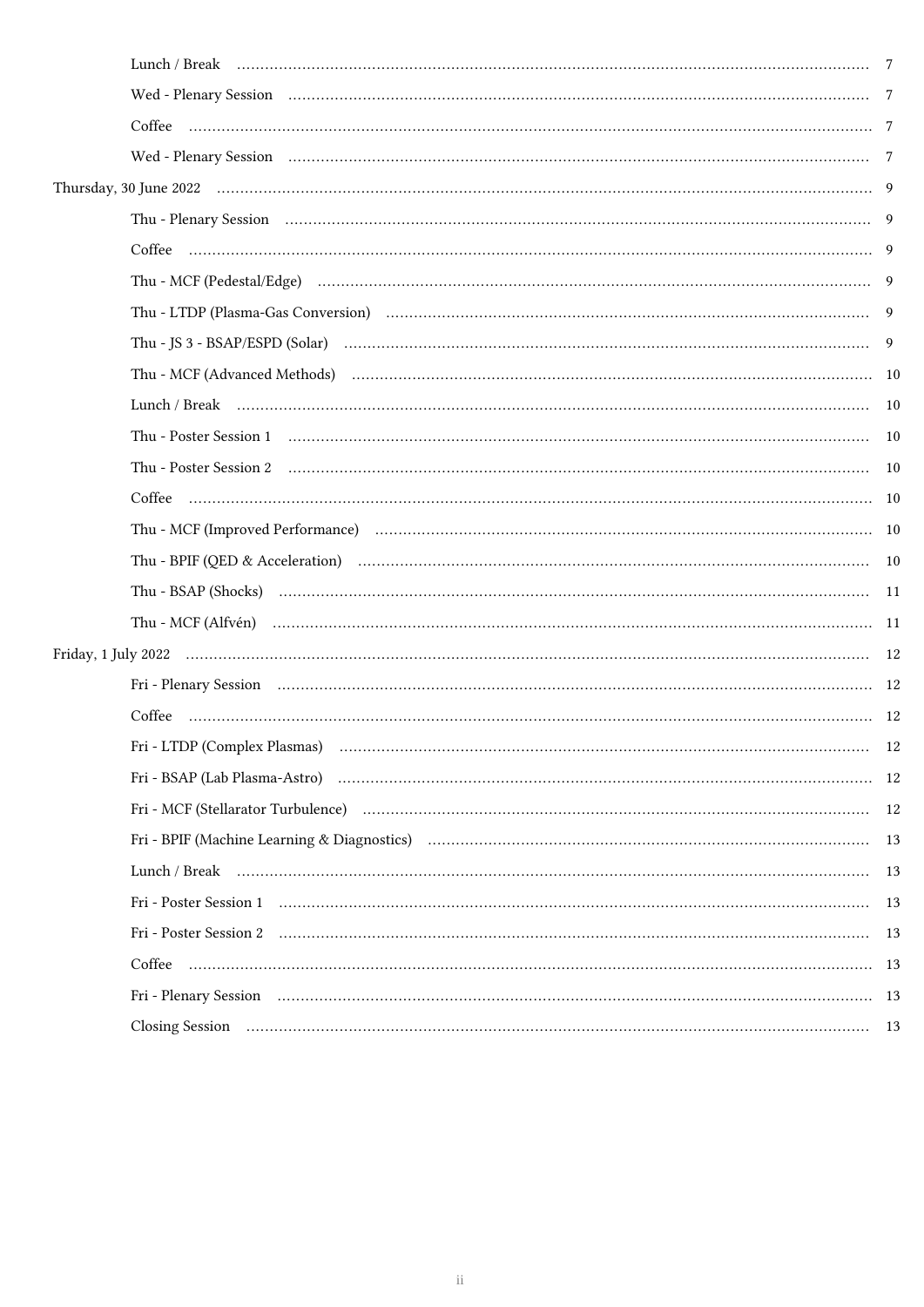# **Monday, 27 June 2022**

# **Mon - Plenary Session: Conference Opening Ceremony & Alfvén Prizes (09:00 - 11:45)**

#### **-Conveners: Richard Dendy; Egbert Westerhof; Thomas Klinger**

| time [id] title                                                                                                   | presenter              |
|-------------------------------------------------------------------------------------------------------------------|------------------------|
| 09:00 [565] Conference Opening Ceremony                                                                           | DENDY, Richard         |
| 09:30 [590] Interactions of Waves and Turbulent Eddies: "Truth and Consequences"<br>for transport and dissipation | POUOUET, Annick        |
| 10:15 [65] Fascinating physics at the edge of magnetic fusion devices                                             | KRASHENINNIKOV, Sergei |
| 11:00 [78] Turbulent transport in magnetised plasmas                                                              | GARBET, Xavier         |

#### **Lunch break (11:45 - 13:20)**

# **Mon - Plenary Session (13:20 - 14:30)**

#### **-Conveners: Thomas Klinger; Egbert Westerhof**

| time [id] title                                                                                                                 | presenter        |
|---------------------------------------------------------------------------------------------------------------------------------|------------------|
| $\vert$ 13:20 $\vert$ 463] Deuterium-tritium experiments in JET with the ITER-like wall                                         | MAILLOUX, Joelle |
| $\vert$ 13:55 [156] The Design of "Hybrid-E," the first igniting (by lawson criterion)<br>indirect-drive inertial fusion target | KRITCHER, Andrea |

# **Mon - Poster Session 1 (14:30 - 15:30)**

**Mon - Poster Session 2 (15:30 - 16:30)**

#### **Coffee break (16:30 - 17:00)**

# **Mon - MCF (D-T plasmas) (17:00 - 19:00)**

#### **-Conveners: Benoit Labit; Yevgen Kazakov**

| time [id] title                                                                                                         | presenter                  |
|-------------------------------------------------------------------------------------------------------------------------|----------------------------|
| 17:00 [54] Tritium experiments in JET-ILW in support of JET and ITER D-T plasmas                                        | MAGGI, Costanza            |
| 17:30 [195] The power threshold of H-mode access in tritium and deuterium-tritium<br>plasmas at JET with ITER-like wall | <b>BIRKENMEIER, Gregor</b> |
| 18:00 [287] Development of hybrid (high beta) plasmas for D-T operation in JET                                          | <b>CHALLIS, Clive</b>      |
| 18:15 [559] High-frequency reversed-shear Alfvén eigenmodes in fast-ion<br>experiments on JET                           | DREVAL, Mykola             |
| 18:30 [235] Experimental Investigations of the H-mode Access in Mixed Hydrogen-<br>Deuterium Plasmas at ASDEX Upgrade   | PLANK, Ulrike              |
| 18:45 [439] Developing understanding of spherical tokamaks with MAST Upgrade                                            | <b>SCANNELL, Rory</b>      |

#### **Mon - LTDP (Plasma-Gas Conversion) (17:00 - 19:00)**

### **-Conveners: Dragana Maric; David Pai**

time [id] title presenter

| 17:00 [561] Renewable energy driven non-thermal chemistry: Plasma chemistry as | VAN DE SANDEN, Richard |
|--------------------------------------------------------------------------------|------------------------|
| the special case                                                               |                        |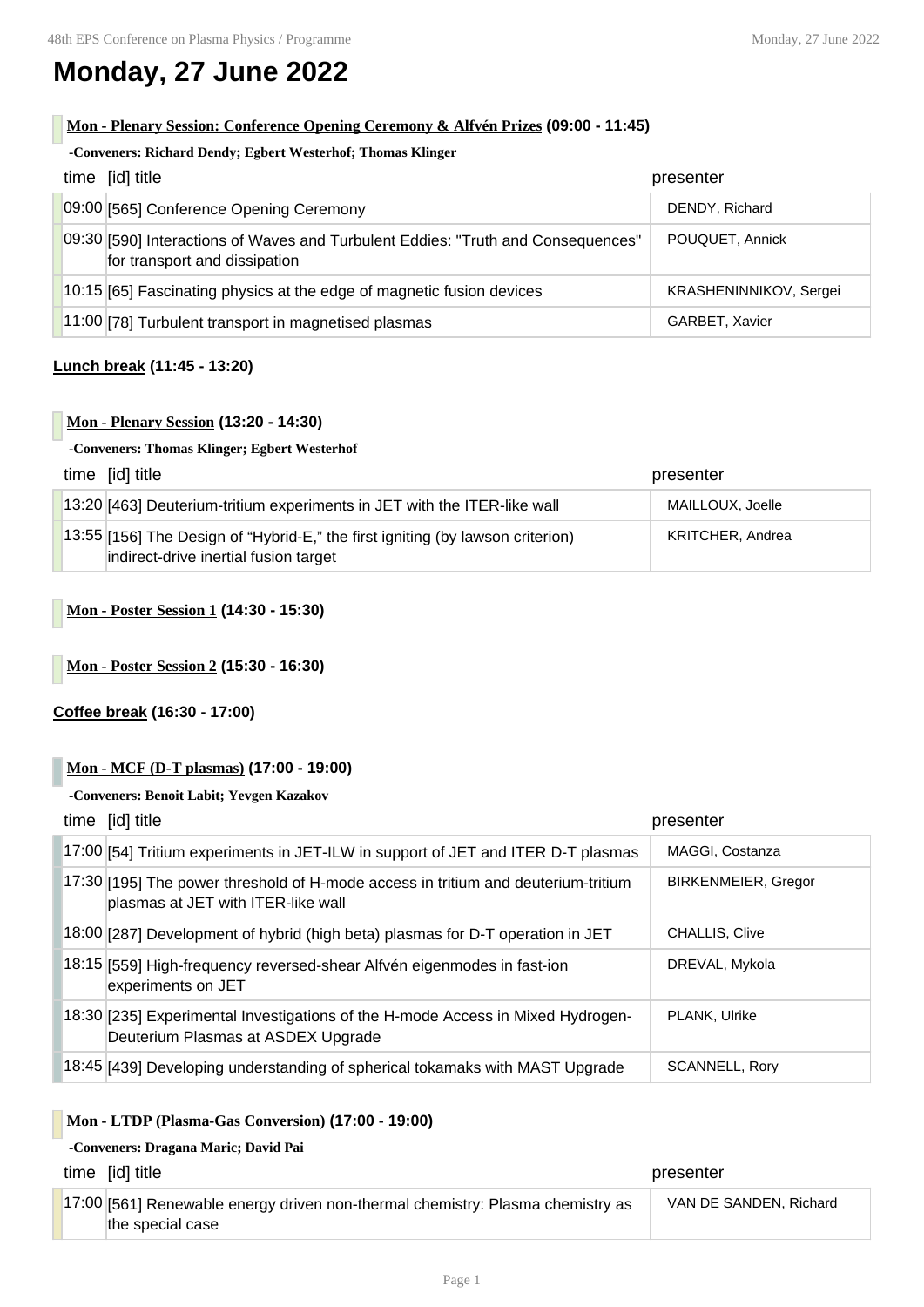| 17:30 [27] Plasma technology for electrification of chemical reactions                                                                  | <b>BOGAERTS, Annemie</b> |
|-----------------------------------------------------------------------------------------------------------------------------------------|--------------------------|
| 18:00 [511] Model analysis and experimental determination of noble gas metastable<br>for plasma-assisted catalysis of ammonia           | ABE, Shota               |
| 18:15 [560] Efficiency and conversion optimisation of tubular vortex flow stabilised<br>microwave plasma reactors                       | <b>SMITS, Felix</b>      |
| 18:30 [352] Microwave Plasma at atmospheric pressure: Improving characteristic<br>parameters of Biogas decomposition in an Argon Plasma | COBOS-LUQUE, Antonio     |
| $18.45$ [51] On activation of the non-equilibrium vibrational CO2 dissociation in plasma<br>chemistry                                   | KOTOV, Vladislav         |

# **Mon - BSAP (Astro-Plasma Turb.) (17:00 - 19:00)**

| time [id] title                                                                                                        | presenter               |
|------------------------------------------------------------------------------------------------------------------------|-------------------------|
| 17:00 [508] 3D turbulent reconnection and particle acceleration                                                        | LAZARIAN, Alex          |
| 17:30 [291] Particle energization in radiative relativistic plasma turbulence                                          | ZHDANKIN, Vladimir      |
| $[18:00]$ [146] A new model for the turbulent stress tensors from simulations of the<br>magnetorotational instability. | MIRAVET-TENÉS, Miquel   |
| 18:15 [417] Fluid and gyrokinetic simulations of plasmoid formation in collisionless<br>plasmas                        | <b>GRANIER, Camille</b> |
| 18:30 [31] Spectral features and energy cascade of plasma turbulence at sub-ion<br>scales                              | ARRÒ, Giuseppe          |
| 18:45 [308] Intermittent turbulence and complexity within reconnection exhausts in<br>the solar wind                   | MIRANDA, Rodrigo        |

# **Mon - BPIF (Fusion) (17:00 - 19:00)**

# **-Conveners: Vladimir Tikhonchuk**

| time [id] title                                                                                                                 | presenter          |
|---------------------------------------------------------------------------------------------------------------------------------|--------------------|
| 17:00 [587] Lawson criterion for ignition exceeded in an inertial fusion experiment                                             | HURRICANE, O.      |
| 17:30 [13] Laser-Driven Proton-Boron Fusion and Applications                                                                    | MARGARONE, Daniele |
| 18:00 [266] High energy attosecond pulse interaction with matter and application to<br>proton--Boron fusion                     | RIBEYRE, Xavier    |
| 18:15 [338] Thermal and ponderomotive filamentations of a high-power laser beam<br>propagating through a long gas-filled target | LOISEAU, Pascal    |
| [18:30] [339] Scaling of hot electron generation from two plasmon decay instability                                             | ROVERE, edoardo    |
| 18:45 [170] Optimisation of Polar Direct Drive Illumination for Mega-Joule Laser<br>Facilities                                  | BARLOW, Duncan     |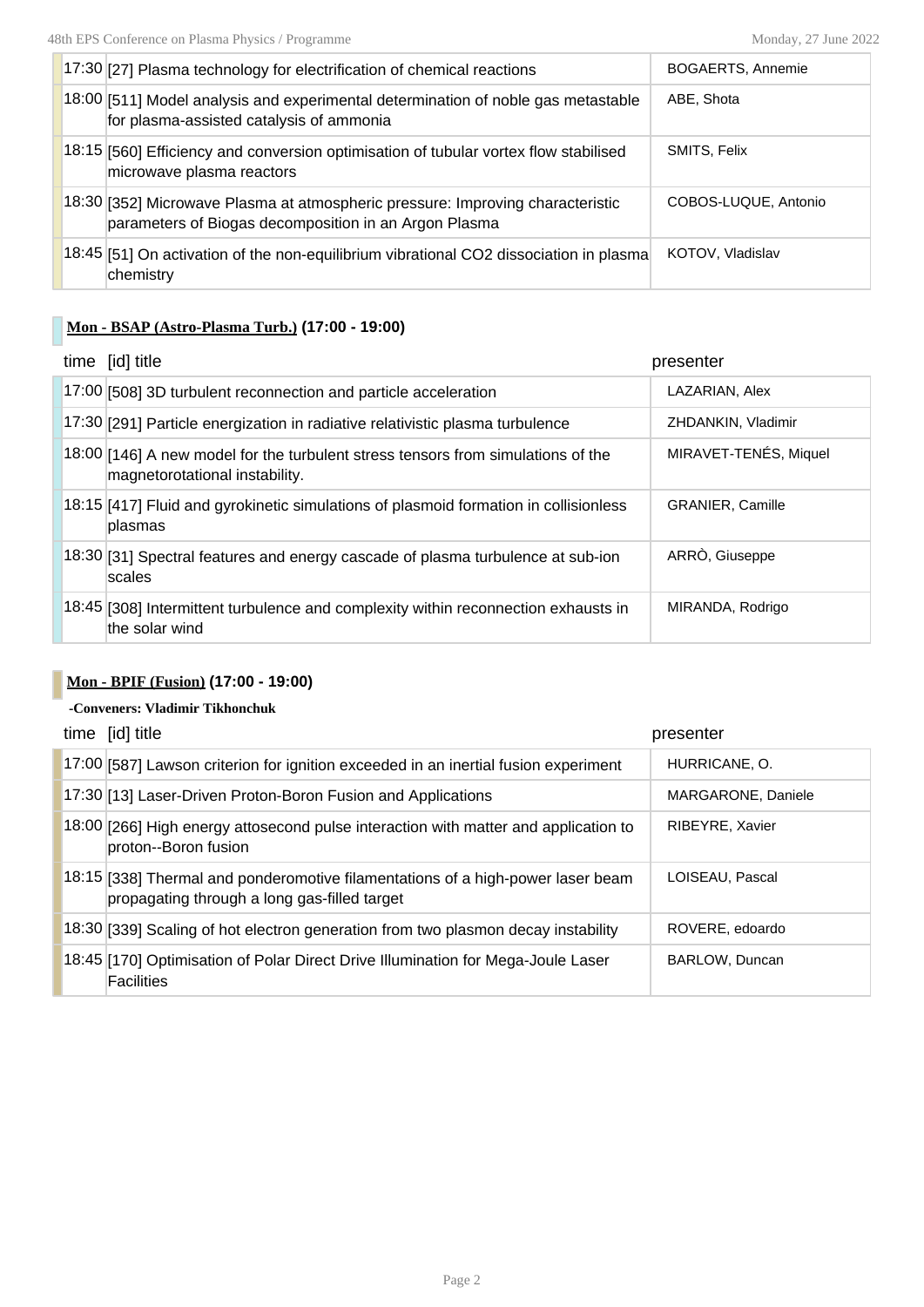# **Tuesday, 28 June 2022**

**Tue - Plenary Session (09:00 - 10:10)**

| -Conveners: Dragana Maric; Thomas Klinger |                                                                                                                                                         |                  |
|-------------------------------------------|---------------------------------------------------------------------------------------------------------------------------------------------------------|------------------|
|                                           | time [id] title                                                                                                                                         | presenter        |
|                                           | 09:00 [404] Non-equilibrium as the cornerstone of collisional low-temperature<br>plasmas: cross sections, kinetic phenomena and real world applications | PETROVIĆ, Zoran  |
|                                           | $[09:35]$ [173] Improved understanding of energetic ions impact on plasma confinement<br>from theory and experiments.                                   | GARCIA, Jeronimo |

# **Coffee (10:10 - 10:40)**

### **Tue - MCF (Stellarator) (10:40 - 12:40)**

#### **-Conveners: Sergei Sharapov; Ivan Calvo**

| time [id] title                                                                                                                             | presenter                                                        |
|---------------------------------------------------------------------------------------------------------------------------------------------|------------------------------------------------------------------|
| 10:40 [268] Turbulent impurity transport simulations in stellarators                                                                        | <b>GARCIA REGANA, Jose</b><br>Manuel                             |
| $11:10$ [198] Radial electric fields, turbulence and transport studies in W7-X and TJ-II                                                    | ESTRADA, Teresa                                                  |
| 11:40 [319] Isotope effects on transport and turbulence in LHD                                                                              | KINOSHITA, Toshiki                                               |
| 11:55 [583] Impurity flow measurements with Coherence Imaging Spectroscopy at<br>Wendelstein 7-X                                            | PERSEO, Valeria                                                  |
| 12:10 [214] Enhanced confinement after multi-pellet injection into neutral beam<br>injection heated plasmas in the stellarator TJ-II        | MCCARTHY, Kieran<br>MELNIKOV, Alexander<br>GARCÍA-CORTES, Isabel |
| [12:25] [117] Transition from no-ELM response to pellet ELM triggering during pedestal<br>build-up - insights from extended MHD simulations | FUTATANI, Shimpei                                                |

# **Tue - BSAP (Massive Objects) (10:40 - 12:40)**

#### **-Conveners: Krzysztof Nalewajko**

| time [id] title                                                                                                                | presenter                |
|--------------------------------------------------------------------------------------------------------------------------------|--------------------------|
| 10:40 [557] Fast radio bursts: the ultrastrong electromagnetic waves                                                           | BELOBORODOV, A.M.        |
| 11:10 [377] Kinetic model of Neutron Stars charge starved vacuum gaps                                                          | <b>GRISMAYER, Thomas</b> |
| 11:25 [269] Generating inverted Landau level populations through radiation reaction<br>cooling                                 | BILBAO, Pablo Jaime      |
| 11:40 [532] General relativistic particle-in-cell simulations of compact neutron star<br>magnetospheres                        | <b>TORRES, Rui</b>       |
| 11:55 [255] Prompt Emission Of High-Energy Nonthermal Photons From A<br>Radiation-Dominated Relativistic Magnetic Reconnection | OIAO, Bin                |
| 12:10 [7] Reconnection in black hole magnetospheres                                                                            | RIPPERDA, Bart           |

# **Tue - BPIF (Particle Acceleration) (10:40 - 12:40)**

# **-Conveners: Petra Koester; Ricardo A. Fonseca**

| time [id] title                                                                                                    | presenter       |
|--------------------------------------------------------------------------------------------------------------------|-----------------|
| 10:40 [55] Vacuum laser acceleration of super-ponderomotive electrons using<br>relativistic transparency injection | SINGH, Prashant |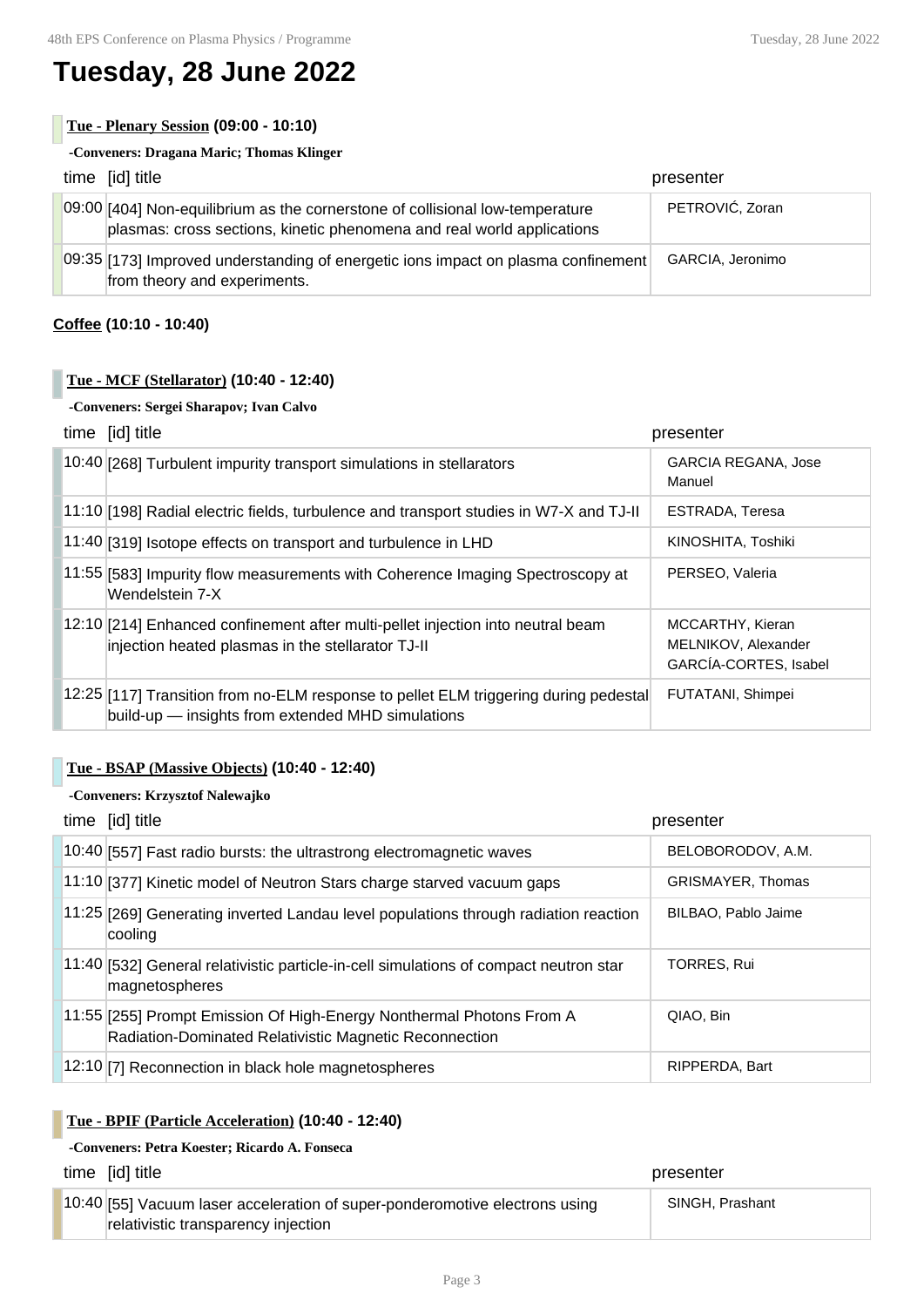| 11:10 [15] Ultra-bright laser-driven sources of MeV particles and radiation using low<br>density foam   | ROSMEJ, Olga      |
|---------------------------------------------------------------------------------------------------------|-------------------|
| $11:40$ [144] Hosing of a long proton bunch induced by an electron bunch                                | NECHAEVA, Tatiana |
| 11:55 [331] Experimental and numerical studies on laser-generated spin-polarised<br>particle beams      | GIBBON, Paul      |
| 12:10 [513] Hybrid plasma accelerators: towards high brightness beams                                   | GILLJOHANN, Max   |
| 12:25 [361] Plasma wedge diffraction and vacuum particle acceleration by high<br>intensity laser pulses | MARINI, Samuel    |

#### **Tue - JS 1 - LTDP/MCF (PWI/NI) (10:40 - 12:40)**

**-Conveners: Volodymyr Nosenko; Carlos Silva**

|  | time [id] title                                                                                                                                                      | presenter                |
|--|----------------------------------------------------------------------------------------------------------------------------------------------------------------------|--------------------------|
|  | 10:40 [11] Experimental advances to unveil the fundamental mechanisms of the<br>interaction between charged particles and nuclear fusion relevant materials          | MINISSALE, Marco         |
|  | 11:10 [528] Overview of SPIDER NBI source for ITER                                                                                                                   | SERIANNI, Gianluigi      |
|  | 11:40 [107] Spectroscopic observations and analysis of the Fulcher Bands of<br>hydrogen an its isotopologues in divertor region of the ITER-like wall JET<br>tokamak | PAWELEC, Ewa             |
|  | 11:55 [488] Ultra-Fast Langmuir Probe in Magnetised Plasma                                                                                                           | HICKLING, Christopher J. |
|  | 12:10 [89] Radio frequency wall conditioning discharges at low magnetic fields in<br>Uragan-2M stellarator                                                           | <b>KOVTUN, Yurii</b>     |
|  | 12:25 [373] Sensitivity of scrape-off layer codes to modelling approaches                                                                                            | KRYJAK, Mike             |

#### **Lunch / Break (12:40 - 14:30)**

**Tue - Poster Session 1 (14:30 - 15:30)**

**Tue - Poster Session 2 (15:30 - 16:30)**

**Coffee (16:30 - 17:00)**

### **Tue - JS 2 - BSAP/MCF (Waves) (17:00 - 18:30)**

#### **-Conveners: Basil Duval; Ken McClements**

| time [id] title                                                                                                       | presenter             |
|-----------------------------------------------------------------------------------------------------------------------|-----------------------|
| 17:00 [45] Wave propagation in rotating plasmas                                                                       | GUEROULT, Renaud      |
| 17:30 [52] First high-power results from the DIII-D helicon system                                                    | VAN COMPERNOLLE, Bart |
| 18:00 [97] Investigation of suprathermal electron transport induced by<br>Electron-Cyclotron waves in tokamak plasmas | CAZABONNE, Jean       |
| 18:15 [464] Injecting positrons into an electron cloud – the next step towards a<br>confined pair plasma              | SINGER, Markus        |

#### **Tue - BPIF (Lasers / Targets / Diagnostics) (17:00 - 18:30)**

**-Conveners: Petra Koester; Michael Tatarakis**

time [id] title presenter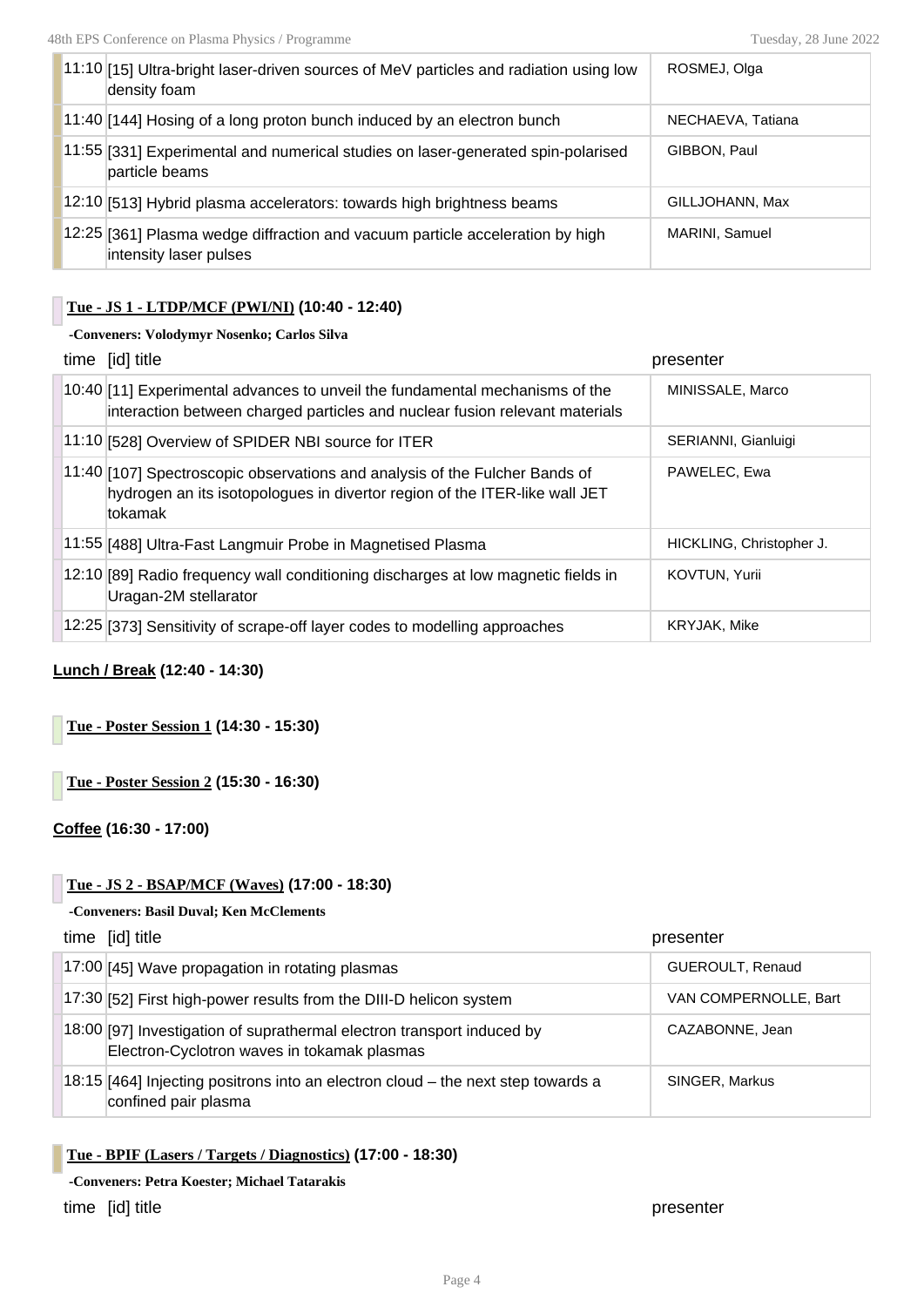| 17:00 [17] Monoenergetic High-energy Ion Source via Femtosecond Laser<br>Interacting with a Microtape                       | SHEN, Xiaofei            |
|-----------------------------------------------------------------------------------------------------------------------------|--------------------------|
| 17:30 [95] Efficient Laser Wake Field electron acceleration with chirped intense laser<br>pulses                            | PAPADOGIANNIS, Nektarios |
| 18:00 [461] Deuterons and Neutrons from Cryogenic Deuterium Ribbons at Vulcan<br>PetaWatt                                   | HO. Chloe                |
| 18:15 [593] Advanced time-of-flight diagnostics for real-time characterization of ions<br>accelerated by high energy lasers | SALVADORI, Martina       |

# **Tue - MCF (Advanced Concepts) (17:00 - 18:30)**

### **-Conveners: Olaf Grulke; Yevgen Kazakov**

| time [id] title                                                                                                       | presenter             |
|-----------------------------------------------------------------------------------------------------------------------|-----------------------|
| 17:00 [401] The pursuit of net energy, MHD stability, and disruption resilience in the<br><b>SPARC Tokamak</b>        | SWEENEY, Ryan         |
| 17:30 [551] Experimental study of the fast-ion confinement in W7-X based on FIDA<br>spectroscopy                      | POLOSKEI, Peter Zsolt |
| 18:00 [422] The Physics of the Preferred Plasma Scenario for STEP                                                     | MEYER, Hendrik        |
| 18:15 [148] Predict-first scenario modelling in support of the design of the Divertor<br><b>Tokamak Test facility</b> | CASIRAGHI, Irene      |

# **Tue - MCF (Exhaust) (17:00 - 18:30)**

# **-Conveners: Nicola Vianello; Barbara Cannas**

| time [id] title                                                                                                                                  | presenter                |
|--------------------------------------------------------------------------------------------------------------------------------------------------|--------------------------|
| 17:00 [60] Particle balance and exhaust in Wendelstein 7-X                                                                                       | <b>KREMEYER, Thierry</b> |
| 17:30 [531] Quantitative Balmer line analysis of multispectral imaging data to infer 2D<br>maps of edge plasma parameters in TCV                 | PEREK, Artur             |
| 18:00 [466] A self-consistent cross-field transport model for edge plasma simulations:<br>SOLEDGE modelling and comparison with WEST experiments | CIRAOLO, Guido           |
| 18:15 [162] Physics Exploitation of the new Divertor Thomson Scattering at ASDEX<br>Upgrade                                                      | CAVEDON, Marco           |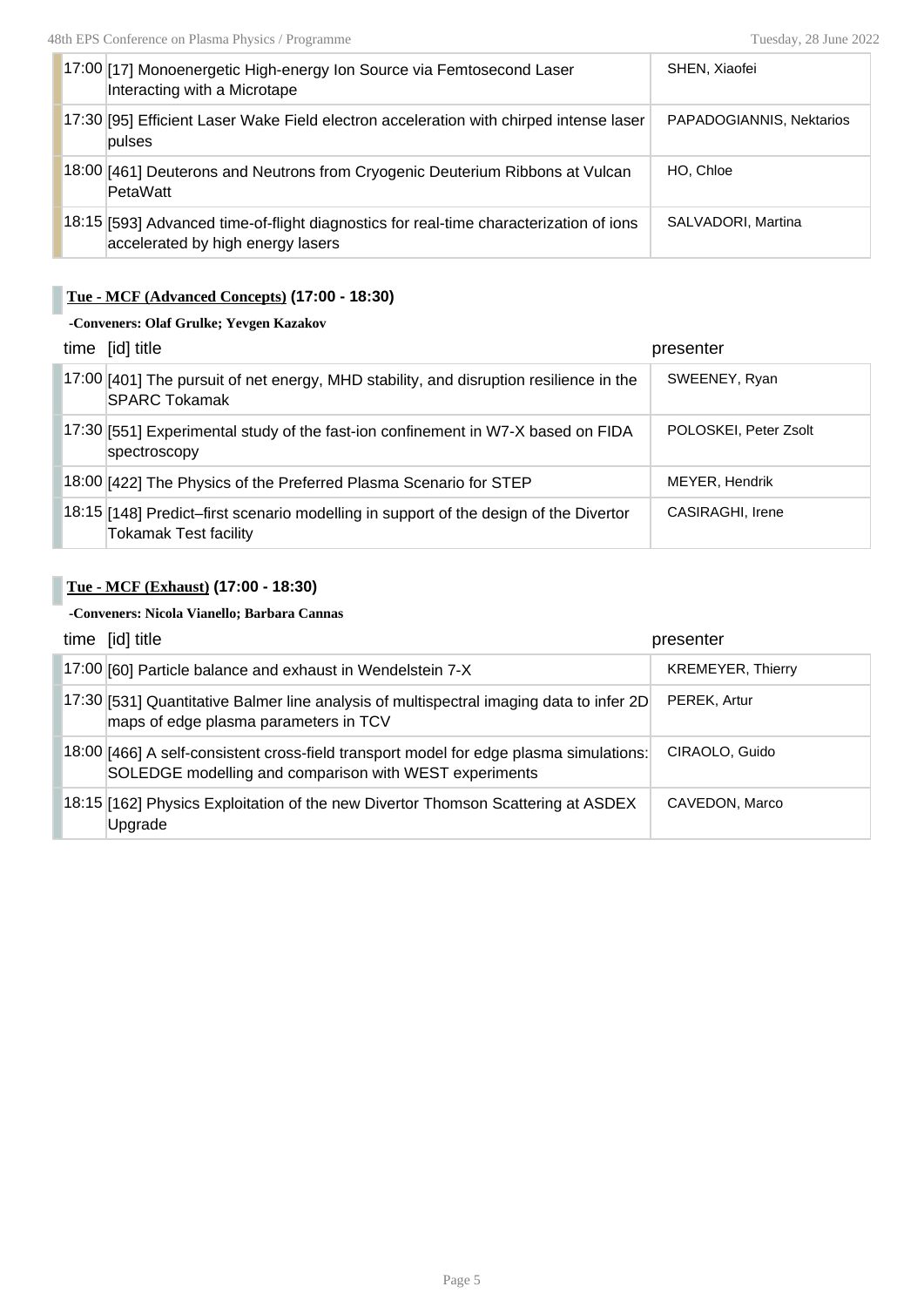# **Wednesday, 29 June 2022**

# **Wed - Plenary Session (09:00 - 10:10)**

**-Conveners: Dragana Maric; livia lancia**

| time [id] title                                                                                                   | presenter                           |
|-------------------------------------------------------------------------------------------------------------------|-------------------------------------|
| 09:00 [564] The journey to demonstrate the first iodine electric propulsion system in<br>space                    | RAFALSKYI, Dmytro<br>AANESLAND, Ane |
| 09:35 [293] NON-LINEAR COSMIC RAY INDUCED PLASMA PHENOMENA IN<br>ACCELERATORS, AROUND SOURCES AND AROUND GALAXIES | <b>BLASI, Pasquale</b>              |

# **Coffee (10:10 - 10:40)**

# **Wed - LTDP (Plasma Water + Jets) (10:40 - 13:10)**

| time [id] title                                                                                                            | presenter                 |
|----------------------------------------------------------------------------------------------------------------------------|---------------------------|
| 10:40 [505] Cold atmospheric pressure plasma in interaction with multiphase and<br>reduced gravity environments            | STANCAMPIANO, Augusto     |
| 11:10 [279] Plasma jets stabilize water to splash less                                                                     | CHOE, Wonho               |
| 11:40 [562] High-order moment models for partially-ionized plasmas                                                         | ALVAREZ LAGUNA, Alejandro |
| 12:10 [316] Deep Plasma Pulse Geo Drilling (PPGD) Performance                                                              | EZZAT, Mohamed            |
| $[12:25]$ [433] Measurements and kinetic simulations of the Alternative Low Power<br>Hybrid ion Engine (alphie)            | GONZALEZ, Jorge           |
| 12:40 [133] Quantum dot photoluminescence as charge probes for plasma exposed<br>surfaces                                  | HASANI, Mohammad          |
| 12:55 [487] Towards the anticorrosion protection of aluminum surfaces by using an<br>atmospheric pressure microwave plasma | RAYA BEJARANO, Andrés M.  |

# **Wed - BPIF (HEDP / ICF / WDM) (10:40 - 13:10)**

| time [id] title                                                                                                                                    | presenter               |
|----------------------------------------------------------------------------------------------------------------------------------------------------|-------------------------|
| 10:40 [16] MITIGATION OF MAGNETO-RAYLEIGH-TAYLOR INSTABILITY USING<br>DENSITY PROFILING AND EXTERNAL MAGNETIC FIELD IN GAS PUFF<br>Z-PINCH PLASMAS | <b>BEG, Farhat</b>      |
| 11:10 [289] 3D Simulations Capture the Persistent Low-Mode Asymmetries Evident<br>in Laser-Direct-Drive Implosions on OMEGA                        | COLAÏTIS, Arnaud        |
| $11:40$ [410] Spectroscopic and x-ray diagnostics for warm dense matter and<br>applications                                                        | FAJARDO, Marta          |
| 12:10 [506] Strong Laser-Driven Magnetostatic Fields for Investigations of<br>Magnetized High Energy-Density Plasmas                               | SANTOS, Joao Jorge      |
| 12:25 [578] Hydrodynamic Instability of High-Energy-Density Plasmas under<br>Laser-Produced Strong Magnetic Field                                  | FUJIOKA, Shinsuke       |
| 12:40 [517] Spectroscopic characterization of core conditions in magnetized<br>cylindrical implosion experiments                                   | FLORIDO, Ricardo        |
| 12:55 [384] Relaxation of non-thermal electrons in solid density plasmas heated by<br>the European X-ray free electron laser                       | <b>WILLIAMS, Gareth</b> |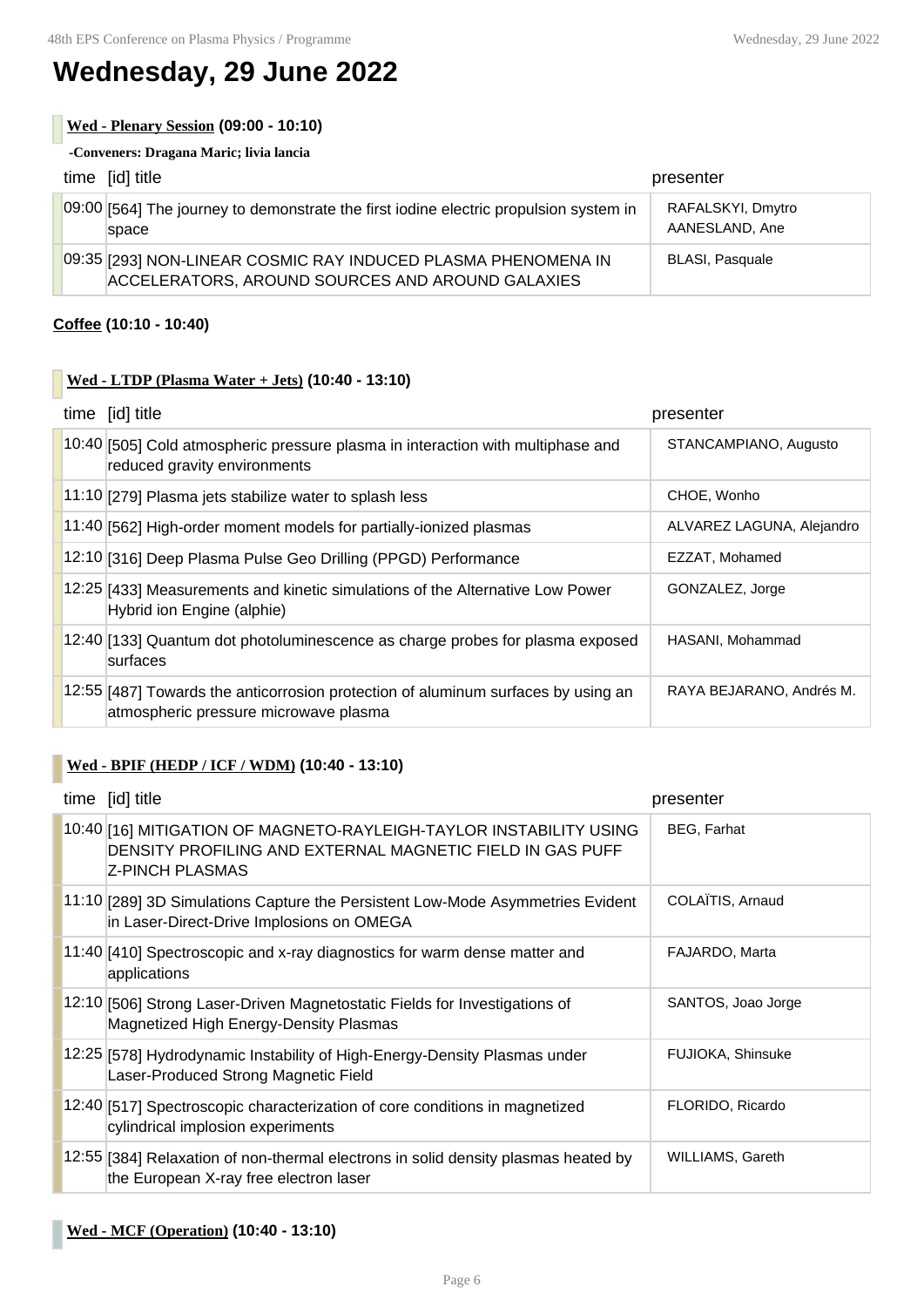| time [id] title                                                                                                                             | presenter               |
|---------------------------------------------------------------------------------------------------------------------------------------------|-------------------------|
| 10:40 [42] Inter-machine comparison of SOL particle dynamics in ASDEX Upgrade<br>and Wendelstein 7-X                                        | <b>GRADIC, Dorothea</b> |
| 11:10 [38] Boundaries of high density operation due to plasma edge turbulence in<br><b>ASDEX Upgrade</b>                                    | EICH, Thomas            |
| 11:40 [271] First full-size turbulence simulations of diverted TCV plasmas and<br>comparison with experiments                               | GALASSI, Davide         |
| 12:10 [76] Modelling of high field side high density region with the nonlinear MHD<br>code JOREK with kinetic neutrals                      | KORVING, Sven           |
| $12:25$ $[407]$ SOLPS-ITER simulations of the initiation of an X-point radiator in the<br><b>ASDEX Upgrade tokamak</b>                      | PAN, Ou                 |
| 12:40 [311] First MAST-U detachment results indicate enhanced role of molecules                                                             | VERHAEGH, Kevin         |
| 12:55 [164] Interpretative modelling of the target ion flux rollover in Conventional and<br>Super-X divertor configurations on MAST Upgrade | <b>MOULTON, David</b>   |

# **Wed - MCF (Events) (10:40 - 13:10)**

| time [id] title                                                                                                                  | presenter                      |
|----------------------------------------------------------------------------------------------------------------------------------|--------------------------------|
| 10:40 [186] Experiments and 3D simulations of hot VDEs and halo currents in<br><b>ASDEX Upgrade</b>                              | SCHWARZ, Nina                  |
| 11:10 [495] Controlled avoidance of disruptions in tokamaks: experience and<br>developments in TCV                               | PAU, Alessandro                |
| 11:40 [50] Impact of externally applied 3D magnetic perturbations on fast-ion<br>confinement in the ASDEX Upgrade tokamak        | <b>GALDON OUIROGA, Joaquin</b> |
| 12:10 [194] Validation of 3D MHD simulations of mixed Ne-D\$ 2\$ shattered pellet<br>injection against H-mode experiments in JET | BONFIGLIO, Daniele             |
| 12:25 [120] Interpretative 3D MHD modelling of deuterium shattered pellet injection<br>into a JET H-mode plasma                  | KONG, Mengdi                   |
| 12:40 [128] Runaway dynamics in disruptions with current relaxation events                                                       | PUSZTAI, Istvan                |
| 12:55 [597] Theory of vertical displacements resonant at magnetic divertor X-points                                              | PORCELLI, Francesco            |

# **Lunch / Break (13:10 - 14:30)**

# **Wed - Plenary Session (14:30 - 16:15)**

# **-Conveners: Jörg Hobirk**

| time [id] title                                                     | presenter          |
|---------------------------------------------------------------------|--------------------|
| $14:30$ [247] The dual role of the plasma boundary in tokamaks      | WOLFRUM, Elisabeth |
| 15:05 [142] Modelling of electron runaway in cooling fusion plasmas | FÜLÖP, Tünde       |
| 15:40 [371] Role of Energetic lons in the ITER Research Plan        | PINCHES, Simon     |

# **Coffee (16:15 - 16:45)**

#### **Wed - Plenary Session (16:45 - 17:55)**

#### **-Conveners: Salvatore Orlando**

time [id] title presenter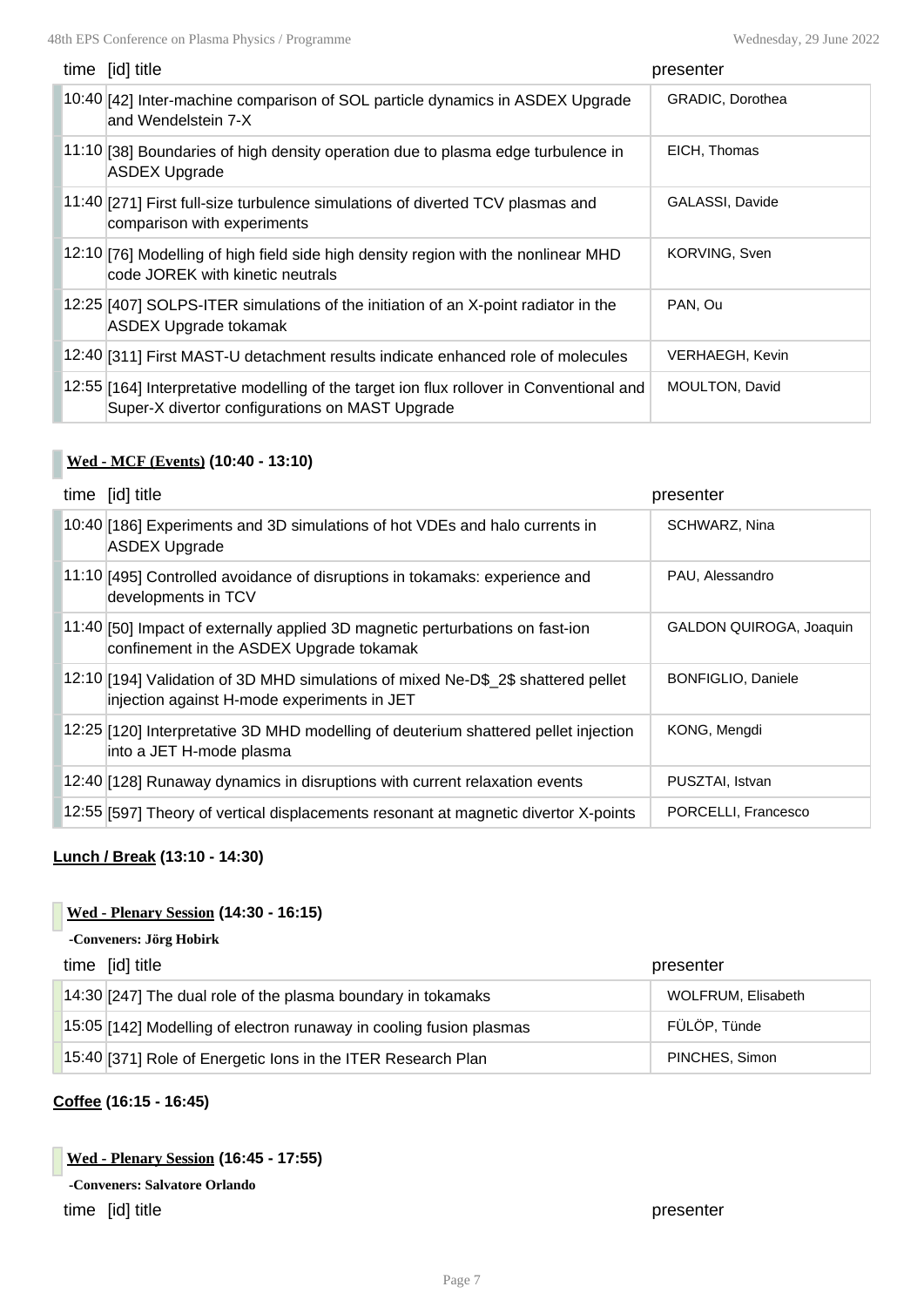| 16:45 [90] Connecting the Dots: Understanding the Nature of Plasma and Liquid<br><b>Interactions</b>     | GO. David    |
|----------------------------------------------------------------------------------------------------------|--------------|
| $\vert$ 17:20 [203] Probing the plasma near supermassive black holes with the Event<br>Horizon Telescope | WONG, George |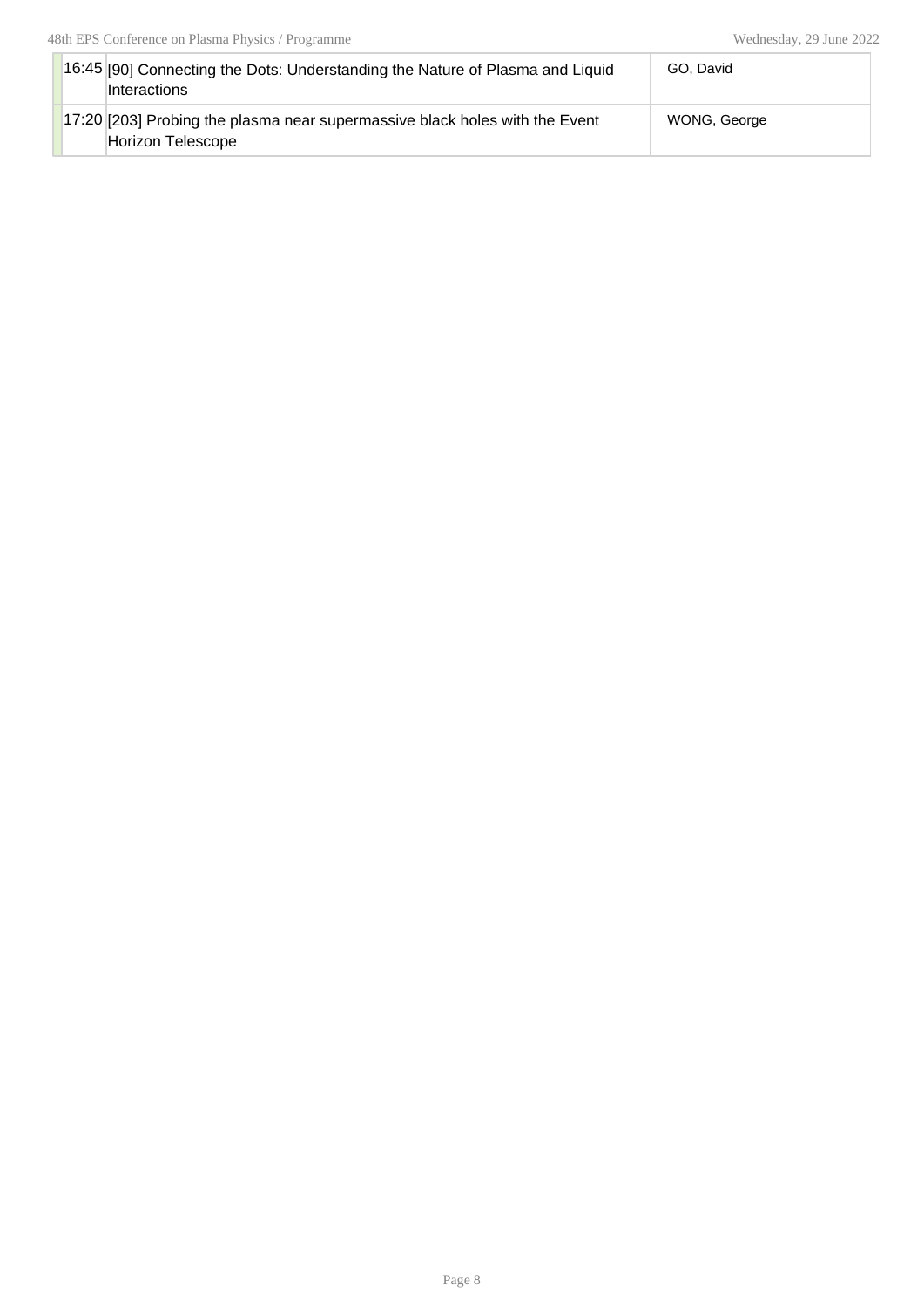# **Thursday, 30 June 2022**

# **Thu - Plenary Session (09:00 - 10:10)**

**-Conveners: Jörg Hobirk**

| time [id] title                                                                                                  | presenter               |
|------------------------------------------------------------------------------------------------------------------|-------------------------|
| 09:00 [563] Probing extreme physics with plasma accelerators                                                     | <b>MANGLES, Stuart</b>  |
| 09:35 [224] Strongly coupled complex plasmas under microgravity conditions on the<br>International Space Station | <b>THOMAS. Hubertus</b> |

# **Coffee (10:10 - 10:40)**

# **Thu - MCF (Pedestal/Edge) (10:40 - 12:40)**

| time [id] title                                                                                                        | presenter                 |
|------------------------------------------------------------------------------------------------------------------------|---------------------------|
| 10:40 [310] Pedestal particle balance studies in JET-ILW H-mode plasmas                                                | HORVATH, Laszlo           |
| 11:10 [216] A quasi-continuous exhaust scenario for a fusion reactor: the<br>renaissance of small edge localized modes | HARRER, Georg             |
| 11:40 [22] Extended gyrokinetic theory for the tokamak H-mode pedestal                                                 | DUDKOVSKAIA, Alexandra    |
| 11:55 [126] Small-ELM-regime access facilitated by a new tungsten divertor on EAST                                     | XU, quosheng              |
| 12:10 [426] Impact of pellets on SOL and on SOL-pedestal coupling in JET-ILW                                           | PEREZ VON THUN, Christian |
| 12:25 [100] Pedestal structure and stability at peeling boundary in TCV                                                | FRASSINETTI, Lorenzo      |

# **Thu - LTDP (Plasma-Gas Conversion) (10:40 - 12:40)**

| time [id] title                                                                                                                                        | presenter               |
|--------------------------------------------------------------------------------------------------------------------------------------------------------|-------------------------|
| 10:40 [229] On the coupling of vibrational and electronic excited state kinetics with<br>the electron energy distribution function in CO2 cold plasmas | PIETANZA, Lucia Daniela |
| 11:10 [304] Insight into into contraction dynamics in CO2 microwave discharges<br>through comparisons between simulations and experiments              | DIOMEDE, Paola          |
| 11:40 [541] Particle charging by EUV and EUV-induced plasma                                                                                            | VAN DE KERKHOF, Mark    |
| 11:55 [342] Drift-Diffusion modelling of a DBD volumetric reactor                                                                                      | PIEROTTI, Giacomo       |
| 12:10 [383] Dust charge distribution in a plasma afterglow                                                                                             | DENYSENKO, Igor         |
| 12:25 [397] Fast camera imaging of visible light: when the electron temperature<br>matters                                                             | VINCENT, Simon          |

# **Thu - JS 3 - BSAP/ESPD (Solar) (10:40 - 12:40)**

| time [id] title                                                                                                                                 | presenter                           |
|-------------------------------------------------------------------------------------------------------------------------------------------------|-------------------------------------|
| 10:40 [206] Solar and stellar flares - recent advances and open questions                                                                       | KLEINT, Lucia                       |
| 11:10 [201] Revealing the Lagrangian Skeleton of Solar Atmospheric Dynamics                                                                     | DE SOUZA E ALMEIDA SILVA,<br>Suzana |
| 11:40 [227] Turbulence induced by magnetic reconnection in the Earth's<br>magnetosphere: numerical simulations and comparison with observations | PUCCI, Francesco                    |
| $12:10$ [44] MHD avalanches in magnetized solar plasma: proliferation and heating in<br>coronal arcades                                         | REID, Jack                          |
| 12:25 [272] On the formation of multi-threaded prominences                                                                                      | JERČIĆ, Veronika                    |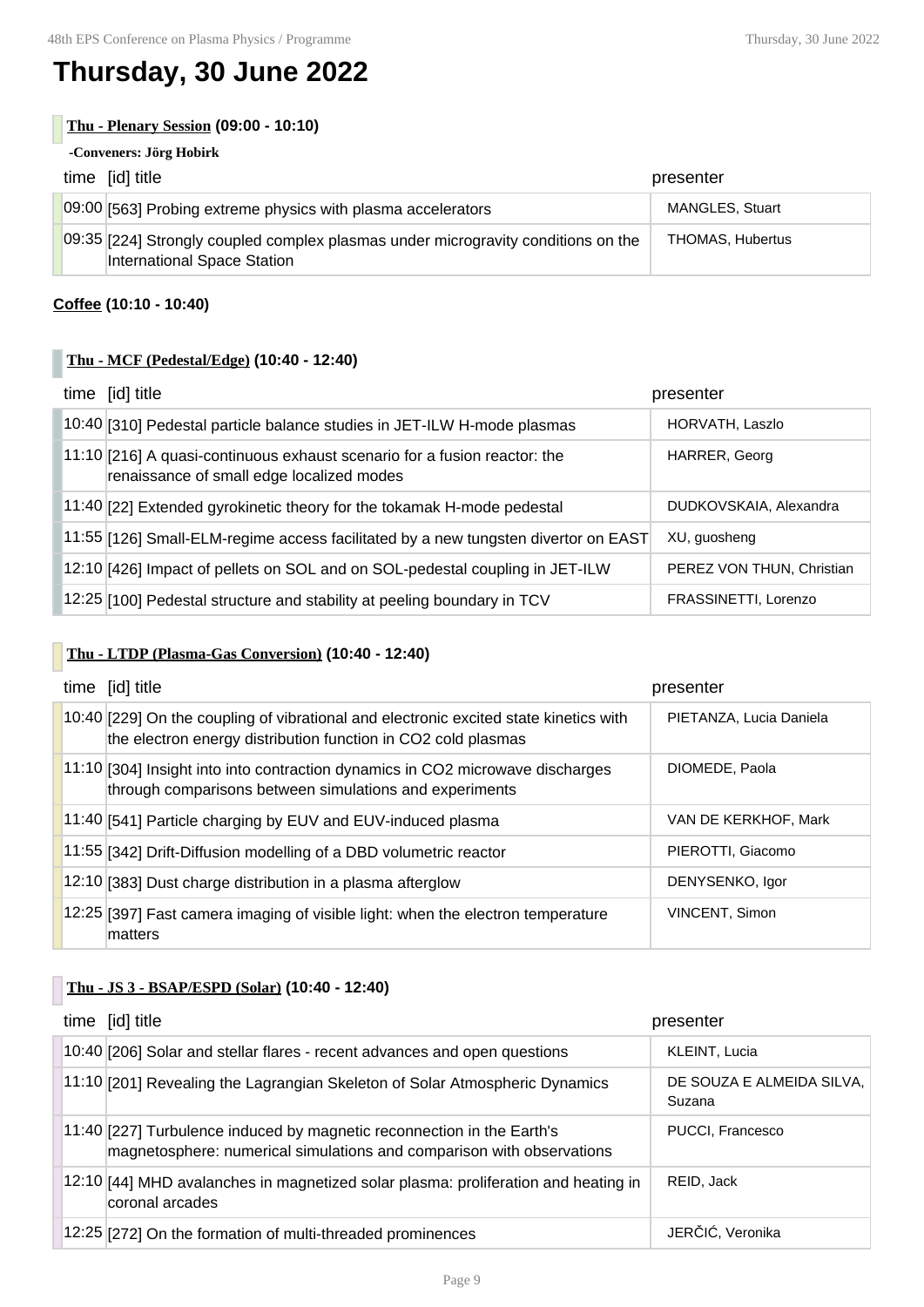# **Thu - MCF (Advanced Methods) (10:40 - 12:40)**

| [id] title<br>time                                                                                                                                                     | presenter                        |
|------------------------------------------------------------------------------------------------------------------------------------------------------------------------|----------------------------------|
| 10:40 [556] Magnetic Control of the TCV tokamak through Deep Reinforcement<br>Learning                                                                                 | <b>FELICI, Federico</b>          |
| 11:10 [237] Integrated modeling of H-mode tokamak plasma confinement                                                                                                   | LUDA DI CORTEMIGLIA.<br>Teobaldo |
| 11:40 [326] Examining Transport and Integrated Modeling Predictive Capabilities for<br><b>Negative-Triangularity Scenarios</b>                                         | MCCLENAGHAN, Joseph              |
| 11:55 [368] Reduced transport models for a Tokamak flight simulator                                                                                                    | MURACA, Marco                    |
| $12:10$ [367] Increased core ion temperatures in high-beta advanced scenarios in<br>AUG: Disentangling ExB-shear and fast ion effects using gyrokinetic<br>simulations | REISNER, Maximilian              |
| 12:25 [260] Current ramp-up modelling for STEP                                                                                                                         | ERIKSSON, Frida                  |

# **Lunch / Break (12:40 - 14:30)**

**Thu - Poster Session 1 (14:30 - 15:30)**

**Thu - Poster Session 2 (15:30 - 16:30)**

# **Coffee (16:30 - 17:00)**

# **Thu - MCF (Improved Performance) (17:00 - 19:00)**

| time [id] title                                                                                                                       | presenter                      |
|---------------------------------------------------------------------------------------------------------------------------------------|--------------------------------|
| 17:00 [103] The increase in L-H power threshold due to externally applied<br>non-axisymmetric magnetic perturbations in ASDEX Upgrade | <b>WILLENSDORFER, Matthias</b> |
| 17:30 [220] High performance Ne-seeded baseline scenario in JET-ILW in support of<br><b>ITER</b>                                      | GIROUD, Carine                 |
| 18:00 [62] Core radiative collapse in WEST LHCD plasmas: characterisation and<br>integrated modelling                                 | OSTUNI, Valeria                |
| 18:15 [129] Understanding tungsten accumulation during ICRH operation on WEST                                                         | <b>MAGET, Patrick</b>          |
| 18:30 [93] Real time monitoring of pellet delivery to facilitate burn control in<br>EU-DEMO                                           | LANG, Peter                    |
| 18:45 [520] Isotope Effects on Intrinsic Toroidal Rotation and Rotation Reversals                                                     | NAVE, Maria Filomena           |

# **Thu - BPIF (QED & Acceleration) (17:00 - 19:00)**

| time [id] title                                                                                    | presenter      |
|----------------------------------------------------------------------------------------------------|----------------|
| 17:00 [154] Creating observable QED collective plasma effects                                      | OU, Kenan      |
| 17:30 [36] Laser-plasma acceleration beyond the diffraction and dephasing limits                   | THAURY, Cedric |
| 18:00 [49] Carrier-envelope phase controlled electron dynamics in a laser-wakefield<br>accelerator | ROVIGE, Lucas  |
| 18:15 [59] Acceleration of positrons in plasmas with high energy efficiency                        | HUE, Celine    |
| 18:30 [364] Superradiant x-ray emission in ion channels                                            | PARDAL, Miguel |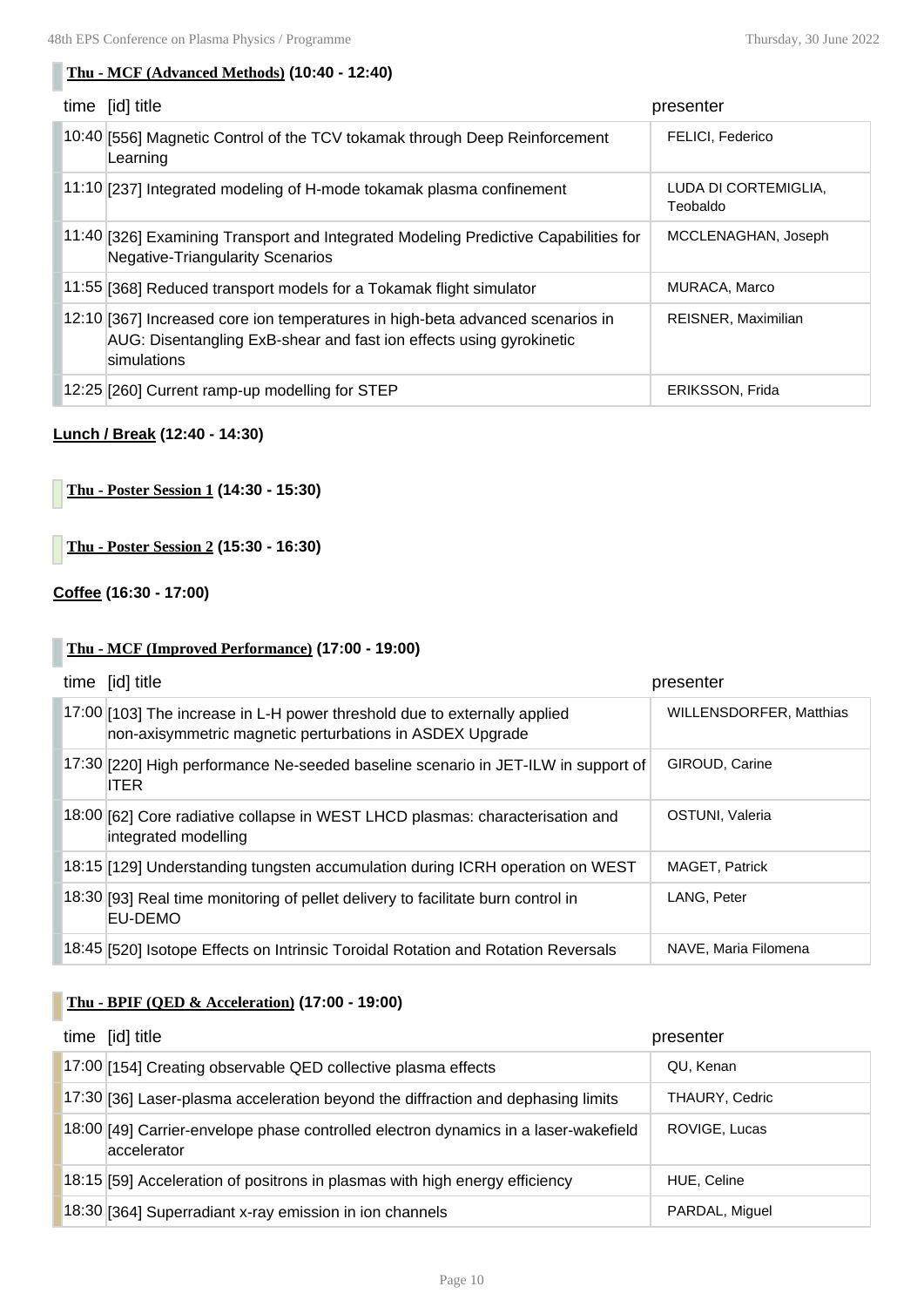#### 18:45 [450] First experimental results of beam driven plasma wakefield acceleration at FACET-II: beam matching and gamma-ray radiation SAN MIGUEL, Pablo

# **Thu - BSAP (Shocks) (17:00 - 19:00)**

| time [id] title                                                                                                                                 | presenter                    |
|-------------------------------------------------------------------------------------------------------------------------------------------------|------------------------------|
| 17:00 [12] Electron acceleration at supernova remnants                                                                                          | BOHDAN, Artem                |
| $17:30$ [83] Studying plasma heating and particle acceleration in collisionless shocks<br>through astrophysical observations                    | MICELI, Marco                |
| 18:00 [459] Radiatively cooled shocks in jets at the MAGPIE pulsed-power facility                                                               | RUSSELL, Danny               |
| 18:15 [400] Experimental and numerical investigations of ion acceleration by<br>ultraintense laser pulses in near-critical transparent gas jets | VALERIA,<br>OSPINA-BOHOROUEZ |
| 18:30 [592] The non-resonant streaming instability: from theory to experiments                                                                  | <b>MARRET, Alexis</b>        |
| [18:45] [456] Two stage acceleration of protons in the interaction of high-energy lepton<br>flows with background plasma                        | ZHANG, Gaowei                |

# **Thu - MCF (Alfvén) (17:00 - 19:00)**

| time [id] title                                                                                                                                                             | presenter                    |
|-----------------------------------------------------------------------------------------------------------------------------------------------------------------------------|------------------------------|
| 17:00 [264] Gyrokinetic simulation of internal kink and fishbone instabilities:<br>verification and validation using DIII-D experiments, and prediction for ITER<br>plasmas | <b>BROCHARD, Guillaume</b>   |
| 17:30 [312] Measurement and Simulation of Fast Ion Phase-space Flow Driven by<br>Alfvén Instabilities                                                                       | DU, Xiaodi                   |
| 18:00 [295] Experimental observations of fast-ion losses correlated with Global and<br>Compressional Alfvén Eigenmodes in MAST-U                                            | RIVERO-RODRIGUEZ, Juan F     |
| 18:15 [393] Energetic particle modes in TCV with two neutral beam injectors                                                                                                 | VALLAR, Matteo               |
| 18:30 [187] Global electromagnetic gyrokinetic simulations of Energetic Particle<br>driven instabilities in ITER and ASDEX Upgrade                                          | HAYWARD-SCHNEIDER,<br>Thomas |
| 18:45 [330] Fast-ion dynamics at ITER-relevant densities in ASDEX Upgrade<br>measured with collective Thomson scattering                                                    | RASMUSSEN, Jesper            |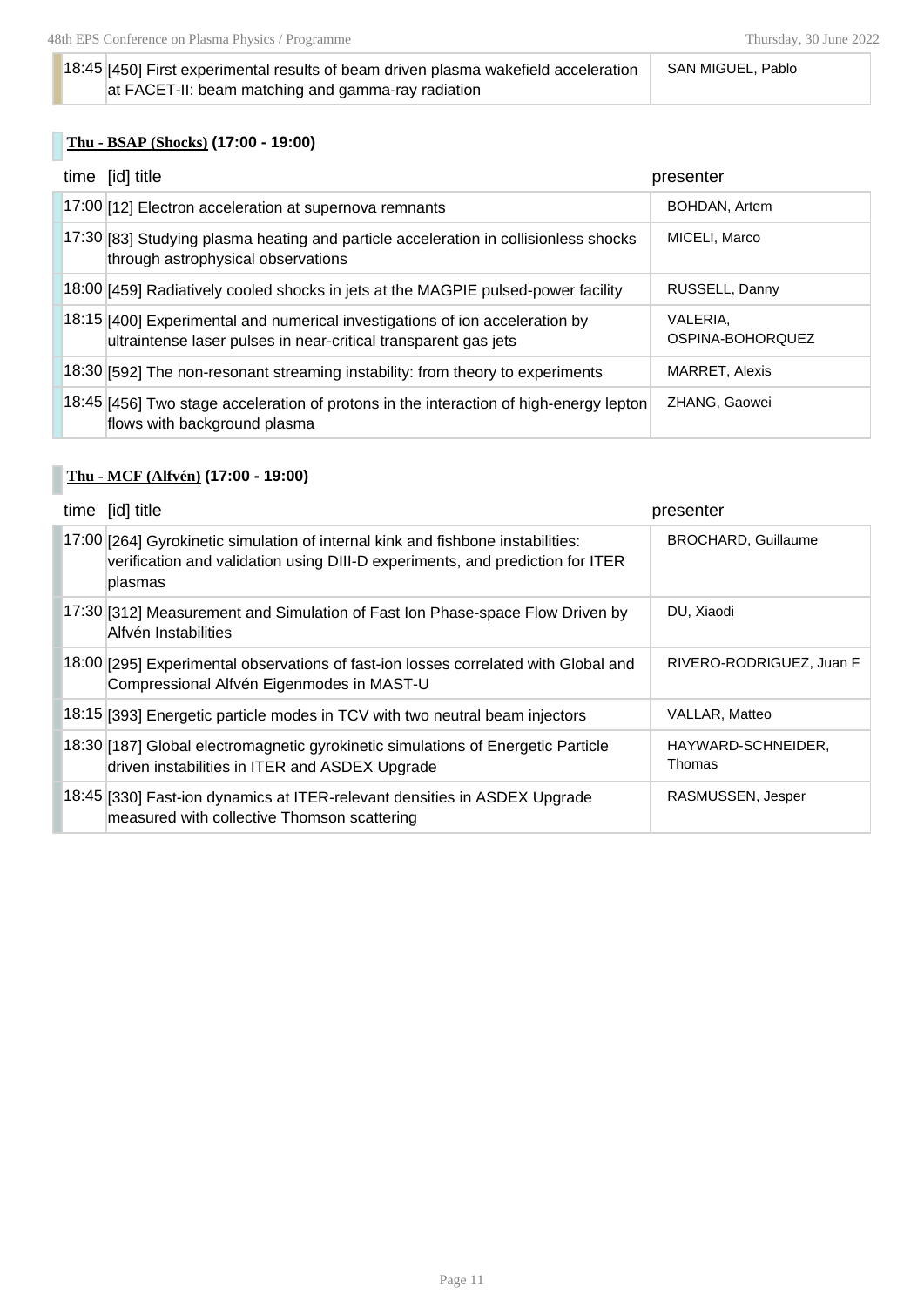# **Friday, 1 July 2022**

# **Fri - Plenary Session (09:00 - 10:10)**

#### **-Conveners: livia lancia**

| time [id] title                                                                                                            | presenter         |
|----------------------------------------------------------------------------------------------------------------------------|-------------------|
| 09:00 [242] Measuring the H-He properties under Jupiter interior conditions:<br>challenge, approach, data and implications | BRYGOO, Stephanie |
| 09:35 [21] Learning Exchange-Correlation Functionals from Nature                                                           | VINKO, Sam        |

# **Coffee (10:10 - 10:40)**

# **Fri - LTDP (Complex Plasmas) (10:40 - 12:40)**

| time [id] title                                                                                                                | presenter              |
|--------------------------------------------------------------------------------------------------------------------------------|------------------------|
| 10:40 [41] COMPACT - A new Complex Plasma Facility for the ISS                                                                 | KNAPEK, Christina      |
| $11:10$ [188] Influence of discharge parameters on the mode-coupling instability in<br>two-dimensional complex plasma crystals | COUEDEL, Lenaic        |
| 11:40 [39] Two-dimensional complex (dusty) plasma with active Janus particles                                                  | NOSENKO, Volodymyr     |
| $ 11:55 110 $ Experimental formation of fine-grained rims around chondrules in dusty<br>protoplanetary environments            | <b>HYDE. Truell</b>    |
| 12:10 [190] Plasma processing of nano and microparticles in Gliding Arc Tornado<br>device                                      | BARNI, Ruggero         |
| 12:25 [469] Artificial voids in nanodusty plasmas                                                                              | <b>GREINER, Franko</b> |

# **Fri - BSAP (Lab Plasma-Astro) (10:40 - 12:40)**

| time [id] title                                                                                              | presenter                        |
|--------------------------------------------------------------------------------------------------------------|----------------------------------|
| 10:40 [48] Laboratory evidence for proton energization by collisionless shock surfing                        | YAO, Weipeng                     |
| 11:10 [25] Characterization of quasi-Keplerian, differentially rotating, free-boundary<br>laboratory plasmas | VALENZUELA-VILLASECA.<br>Vicente |
| 11:40 [387] Characterization of low-density rear-driven collisional plasma jets from<br>thin foils           | PEREZ-MARTIN, Pablo              |
| $[11:55]$ [596] Local characteristics of self-compressed plasma streams in external<br>magnetic field        | VOLKOVA, Yuliia                  |
| 12:10 [476] Particle-in-cell simulations of laser-driven, ion-scale magnetospheres in<br>laboratory plasmas  | CRUZ, Filipe                     |
| 12:25 [408] Collisional effects on ultrarelativistic beam-plasma instabilities                               | FAURE, Jérémy                    |

# **Fri - MCF (Stellarator Turbulence) (10:40 - 12:40)**

| time [id] title                                                                                                                                | presenter               |
|------------------------------------------------------------------------------------------------------------------------------------------------|-------------------------|
| 10:40 [320] Characterization of Turbulence, Zonal Flow, and Turbulent Transport<br>Against Hydrogen Isotope Ratio in a Torus Plasma Experiment | OHSHIMA, Shinsuke       |
| 11:10 [66] Recognizing the hallmarks of the turbulent transport reduction by fast ions                                                         | MAZZI, Samuele          |
| 11:40 [99] From L-mode to the L-H transition, experiments on ASDEX Upgrade,<br>gyrokinetic simulations and full-radius transport modeling      | <b>BONANOMI, Nicola</b> |